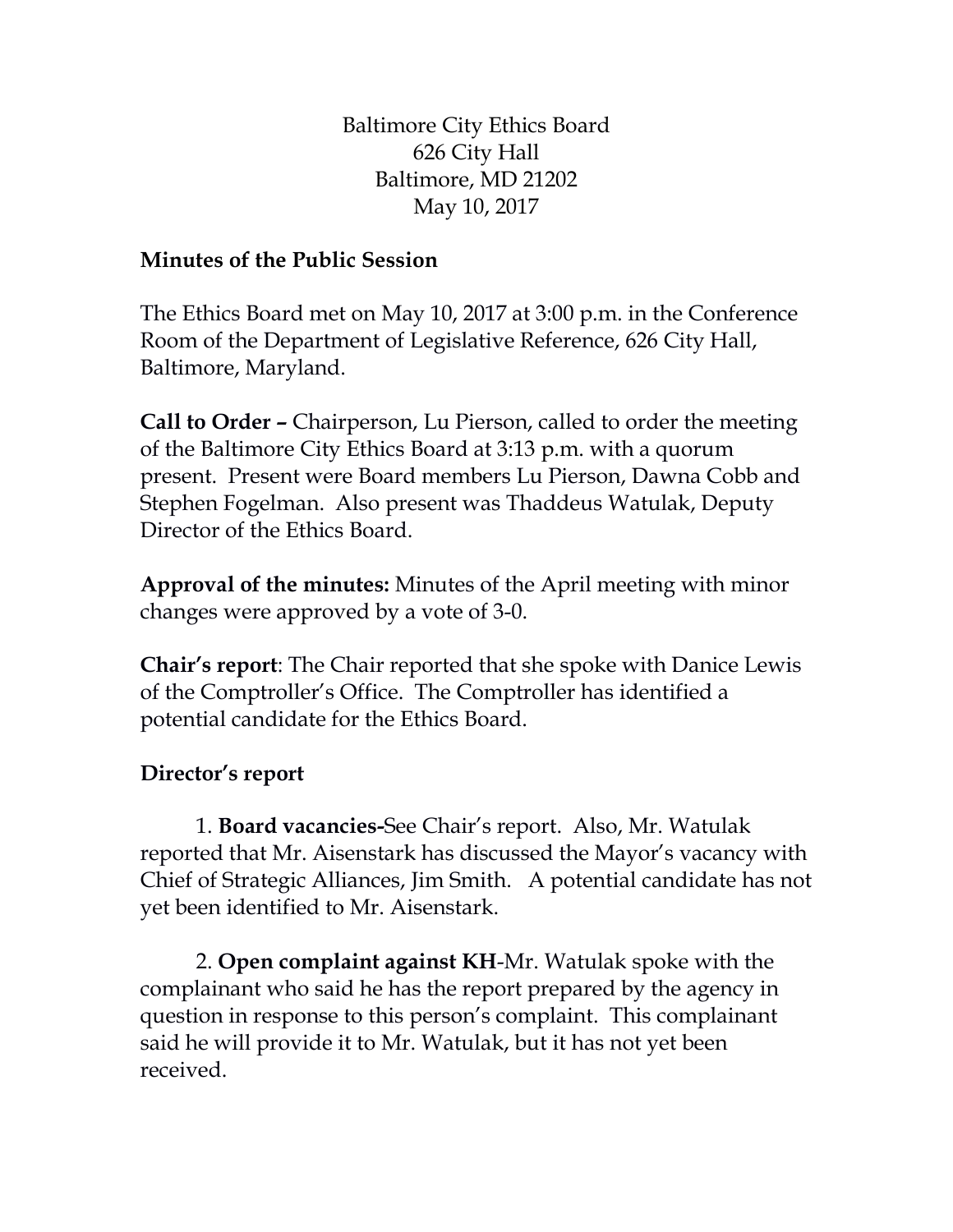3. **2017 Financial disclosure filings**- A few employees reported they had not been timely notified of the requirement to file. Mr. Watulak told them to raise the issue with employee's agency. That agency can pay the late fee if appropriate. 17 paper forms were received this year.

4. **Updating notices regarding conflicts to new appointees-**The notice has gone out to the Mayor's Office. The Mayor's Office proposes to collect the pre-appointment disclosures and pass them along to the agencies.

5. **Plaque question**- a community group wanted to give the Mayor a plaque for her efforts on behalf of the group. The Ethics regulations do not permit the gift because no plaque could be purchased for less than \$20.00. Mr. Watulak suggesed that the Board might want to consider an amendment that would allow for this type of gift. Ethics Board staff will prepare language for an amendment that would address this scenario.

## 6. **Solicitations**

Mr. Watulak reported that at the Comptroller's request, the form has been updated to include a signature line for the Comptroller. The Board approved this change.

The following solicitations requests were reviewed.

- **This is Working -**Councilman Cohen's Office-Approved 3-0.
- **Work Baltimore-Human Resources-**Approved 3-0. The Board questioned why HR was tasked with managing this convention.
- **Mayor's Office of Immigrant and Multicutural Affairs-Safe City Baltimore-** Approved 3-0. Ms. Rodriquez, an employee of the Mayor's Office of Immigrant and Multicultural Affairs, is also a member of the OSI –Baltimore Leadership council. After